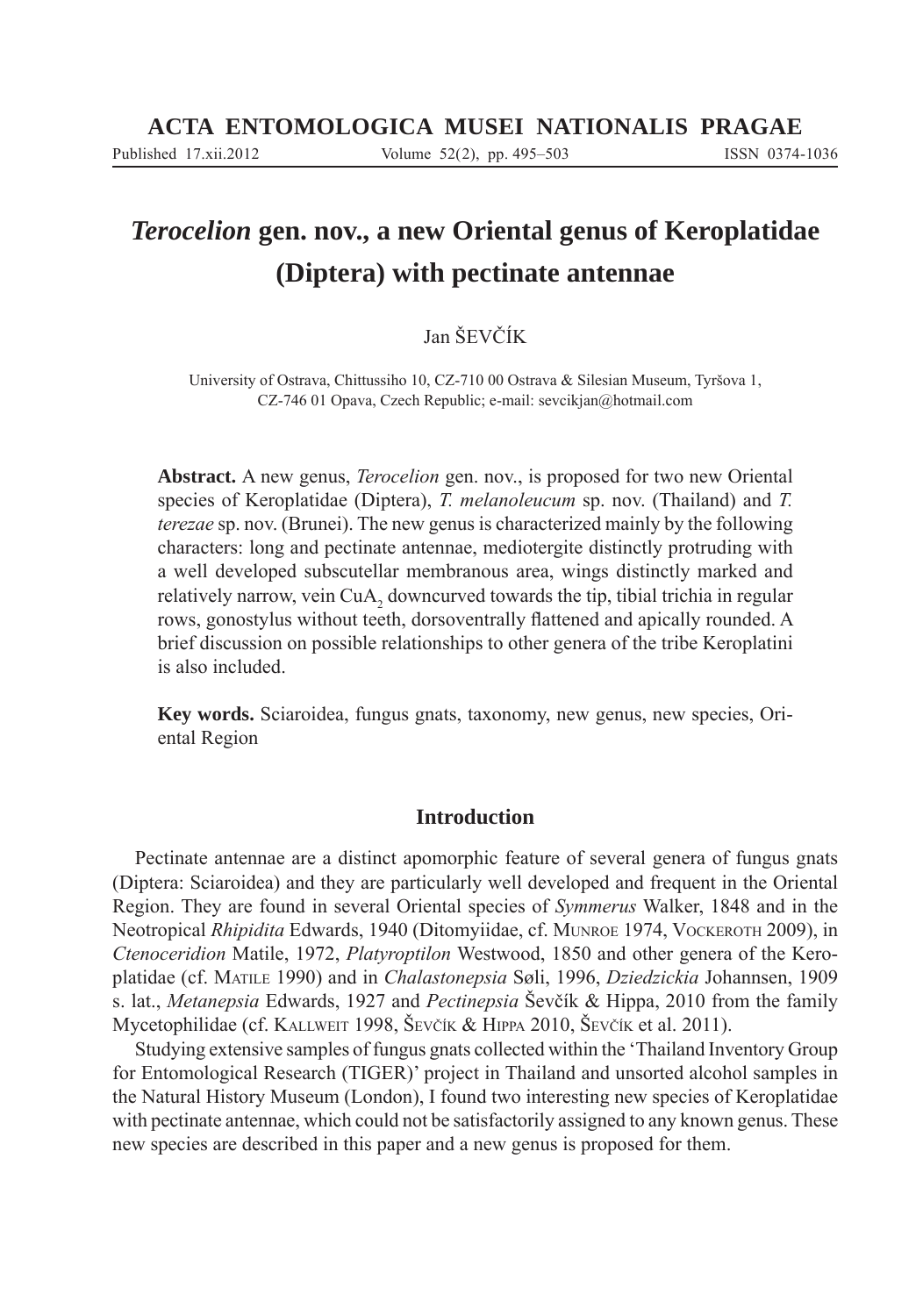# **Material and methods**

The morphological terminology follows that used by SØLI et al. (2000). The material is preserved in 70% ethanol and deposited in the following collections:

BMNH Natural History Museum, London, United Kingdom;

JSOC Jan Ševčík private collection, Ostrava, Czech Republic;

QSBG Queen Sirikit Botanic Garden, Chiang Mai, Thailand.

#### **Taxonomy**

#### *Terocelion* **gen. nov.**

**Type species.** *Terocelion terezae* sp. nov., here designated.

**Diagnosis.** Head relatively narrow in lateral view (the ratio of height to width is 5 : 3). Antenna long (at least 1.5 times as long as the head and thorax together), pectinate, with 14 flagellomeres. Compound eyes distinctly emarginated above the bases of antennae. Three ocelli, the median one much smaller, the lateral one almost touching the eye margin. Face narrow (three times as high as broad) and bare. Mouthparts reduced, palpus with one visible segment.

Scutum weakly arched. Mediotergite distinctly protruding. Subscutellar membranous area well developed, in the shape of a narrow sagittal triangle, tapering posteriorly and reaching the posterior edge of mediotergite. Both mediotergite and laterotergite bare. Wing distinctly marked and relatively narrow (ratio of length to width 2.8). Sc short, reaching only to the base of R-M fusion. Vein C produced beyond  $R_5$  to about half the distance between the tips of  $R_5$  and  $M_1$ .  $R_4$  ending on C. CuA<sub>2</sub> distinctly downcurved towards the tip. A<sub>1</sub> strong, ending just before the wing margin. Tibial trichia in regular rows throughout the entire length of all tibiae, only hind tibia ventrally with a longitudinal area of dense trichia not arranged in rows. Tergite 9 subtriangular, about as broad as long. Gonostylus simple, without teeth, dorsoventrally flattened and apically rounded.

**Differential diagnosis.** The new genus is probably related to the Holarctic *Rocetelion* Matile, 1988 and the Afrotropical *Paracerotelion* Matile, 1974, especially if we consider the structure of the male terminalia. The dorsoventrally flattened gonostylus without teeth is a distinct synapomorphy of these genera, which form a monophyletic branch in the phylogenetic tree by MATILE (1990: 532). *Terocelion* gen. nov. differs from these genera mainly in the following characters: male antennae long, 1.5 times as long as the head and thorax together, and pectinate (as long as the head and thorax together, flagellomeres only flattened in both *Rocetelion* and *Paracerotelion*), subscutellar membranous area well developed (absent or small), wing distinctly marked on most of surface (darkened mainly in the distal third), vein C produced beyond  $R_5$  to about half the distance between the tips of  $R_5$  and  $M_1$  (only to about a quarter),  $A_1$  not reaching wing margin (reaching), vein Cu<sub>2</sub> distinctly bent downwards (almost straight), tibial trichia in regular rows throughout the entire length of all tibiae (only on apical half).

*Terocelion* gen. nov. also resembles the Oriental and Australasian genus *Euceroplatus* Edwards, 1929, from which it can be distinguished by the long and pectinate antennae, strongly protruding mediotergite with a distinct triangular membranous area and mainly by the dorsoventrally flattened and rounded gonostylus. The genera with pectinate antennae, like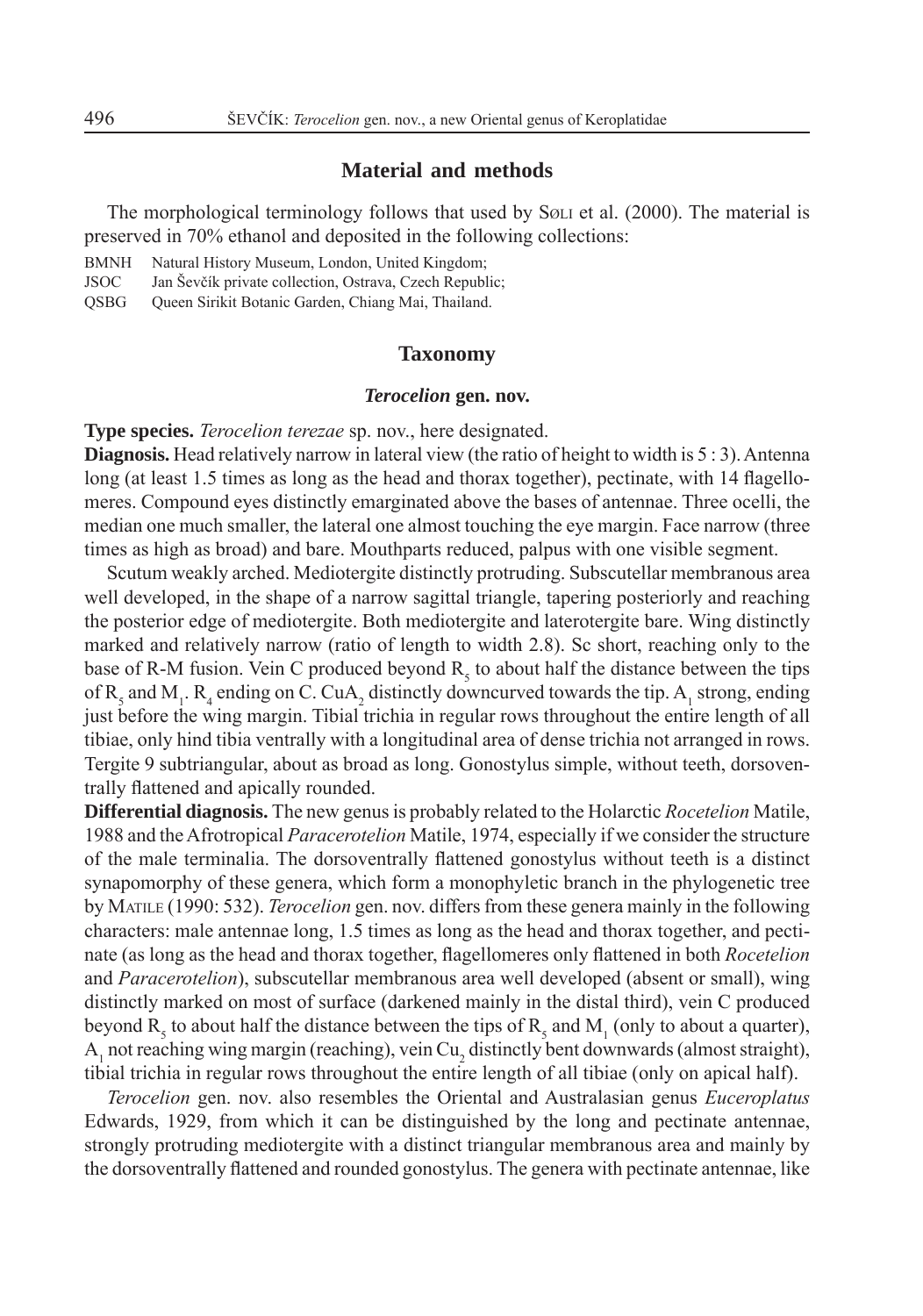

Figs. 1–2. Habitus. 1 – *Terocelion melanoleucum* gen. & sp. nov.; 2 – *T. terezae* gen. & sp. nov.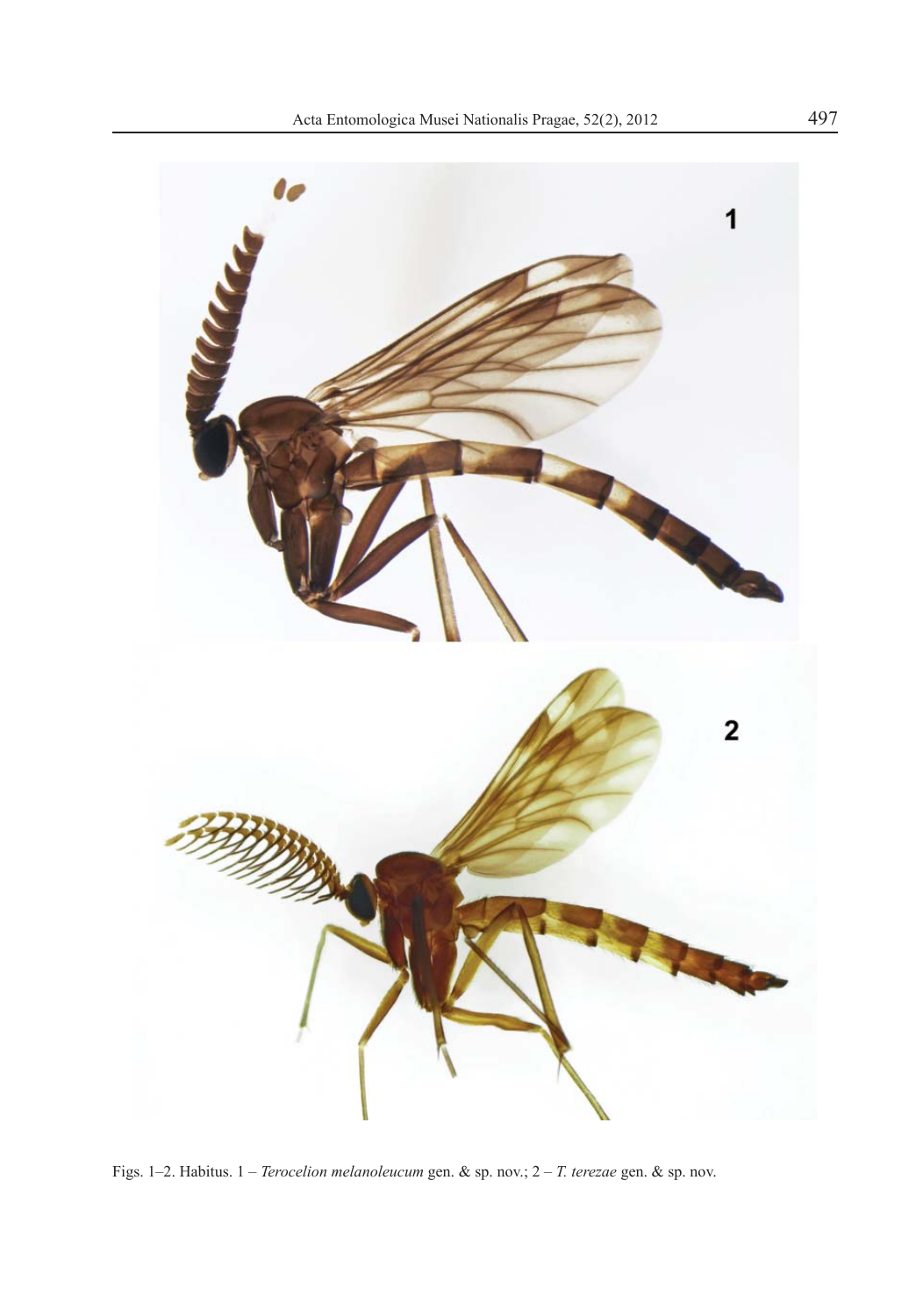

Figs. 3–6. Diagnositic characters of *Terocelion* species. 3–4. wing (3 – *Terocelion melanoleucum* gen. & sp. nov.; 4 – *T. terezae* gen. & sp. nov.). 5–6 – mediotergite with subscutellar membranous area in posterior view (5 – *Terocelion melanoleucum* gen. & sp. nov.; 6 – *T. terezae* gen. & sp. nov).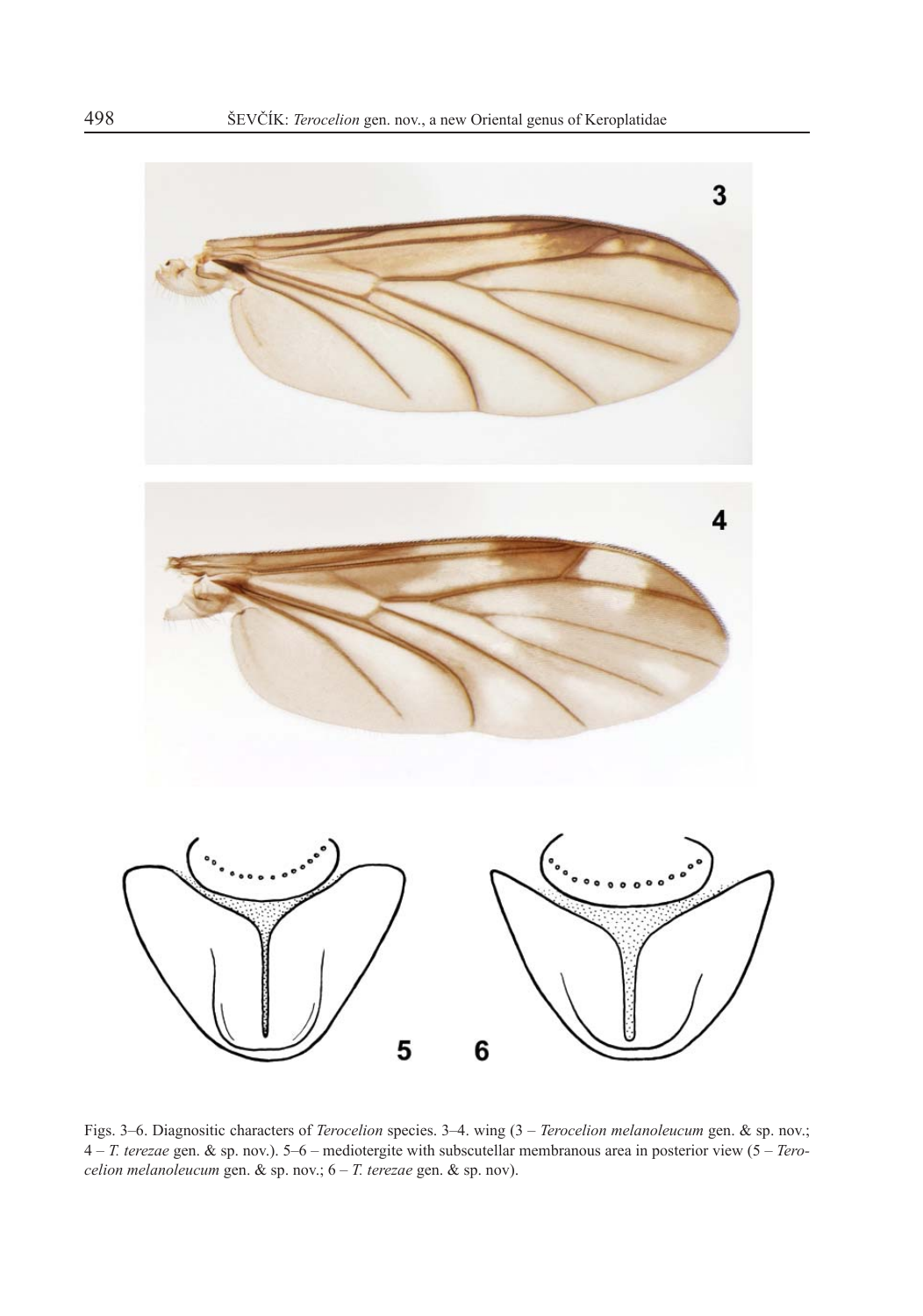*Ctenoceridion* and *Platyroptilon*, differ in the broader head in lateral view, shorter antennae, relatively broad and short wings, longer Sc (reaching above or behind the distal end of R-M fusion) and in gonostylus either bifid or with apical tooth.

**Etymology.** The name is an anagram of *Cerotelion* and *Rocetelion*. Gender is neuter.

#### *Terocelion melanoleucum* **sp. nov.**

(Figs. 1, 3, 5, 7)

**Type material.** HOLOTYPE:  $\beta$ , **THAILAND:** PETCHABURI: 'Kaeng Krachan NP, Panernthung/km27/water pump, 12°49.151'N 99°22.483'E, 950 m, 4.-11.vii.2008, Malaise trap, Chusak & Sirichai & Arkom leg., T4337' (QSBG). PARATYPE:  $\beta$ , **THAILAND: PETCHABURI:** 'Kaeng Krachan NP, Panernthung/km27/water pump, 12°49.151'N 99°22.483'E, 970 m, 12.-19.ix.2008, Malaise trap, Sirichai & Chusak leg., T4371' (JSOC).

**Description.** *Male***.** Body length (without antennae) 6.5 mm. Wing length 4.2 mm (holotype). Ratio of wing length to width 2.86.

*Head*. Compound eyes relatively narrow, 1.6 times as high as broad in lateral view, distinctly emarginated above the bases of antennae. Three ocelli, the median one smaller, the lateral one almost touching the eye margin (distance between the eye margin and lateral ocellus is about half the diameter of the latter). Ocelli placed on a dark tubercle, medially divided by a distinct frontal furrow. Face narrow (three times as high as broad), light brown, bare, weakly sclerotised and in its upper half medially divided by a dark sagittal furrow. Clypeus small and indistinct. Mouthparts reduced. Maxillary palpus consists of a small palpifer and a larger oval yellowish palpomere.

Antenna long, about 1.7 times as long as the head and thorax together, pectinate, with 14 flagellomeres (Fig. 1). Flagellum laterally flattened, flagellomeres 2 to 13 anteriorly slightly prolonged and narrowing. F1 to F11 plus F14 dark brown, F12 and F13 white. Scape and pedicel dark brown, slightly shorter than wide.

*Thorax.* Scutum weakly arched, evenly covered with short setae, yellowish brown with lateral margins and two submedian longitudinal stripes (V-shaped, connecting posteriorly) dark. Scutellum dark brown, with subapical transverse row of short black setae. Mediotergite brown, proximally lighter, bare, posteriorly distinctly protruding. Subscutellar membranous area subtriangular, proximally wide but tapering posteriorly into a narrow sagital groove (Fig. 5). Lateral sclerites dark brown. Laterotergite bare. Antepronotum and proepisternum setose. Anterior spiracle and membranous area around it without setae. Anepisternum and the other lateral sclerites bare. Prosternum without setae. Haltere dark brown, basally lighter, slightly longer than the first abdominal tergite.

*Wing* (Fig. 3) hyaline, distinctly marked (Figs. 1, 3), its membrane covered only with microtrichia, without macrotrichia. Sc short, reaching to the base of R-M fusion. Vein C produced beyond  $R_5$  to about half the distance between the tips of  $R_5$  and  $M_1$ .  $R_4$  ending in C.  $M_2$  shortened, not reaching wing margin. CuA<sub>2</sub> downcurved towards the tip. A<sub>1</sub> strong, ending just before the wing margin. Costa,  $R_1$  and  $R_5$  covered with setae.

*Legs* mostly dark brown, tibiae and tarsi lighter. Coxae and femora all dark brown. Tibiae light brown, darkened at proximal and apical ends. All tibiae with trichia arranged in dense longitudinal rows, without strong bristles. The apex of fore tibia without any tibial organ. Fore tibia with one apical spur, slightly longer than maximum tibial diameter. Two spurs present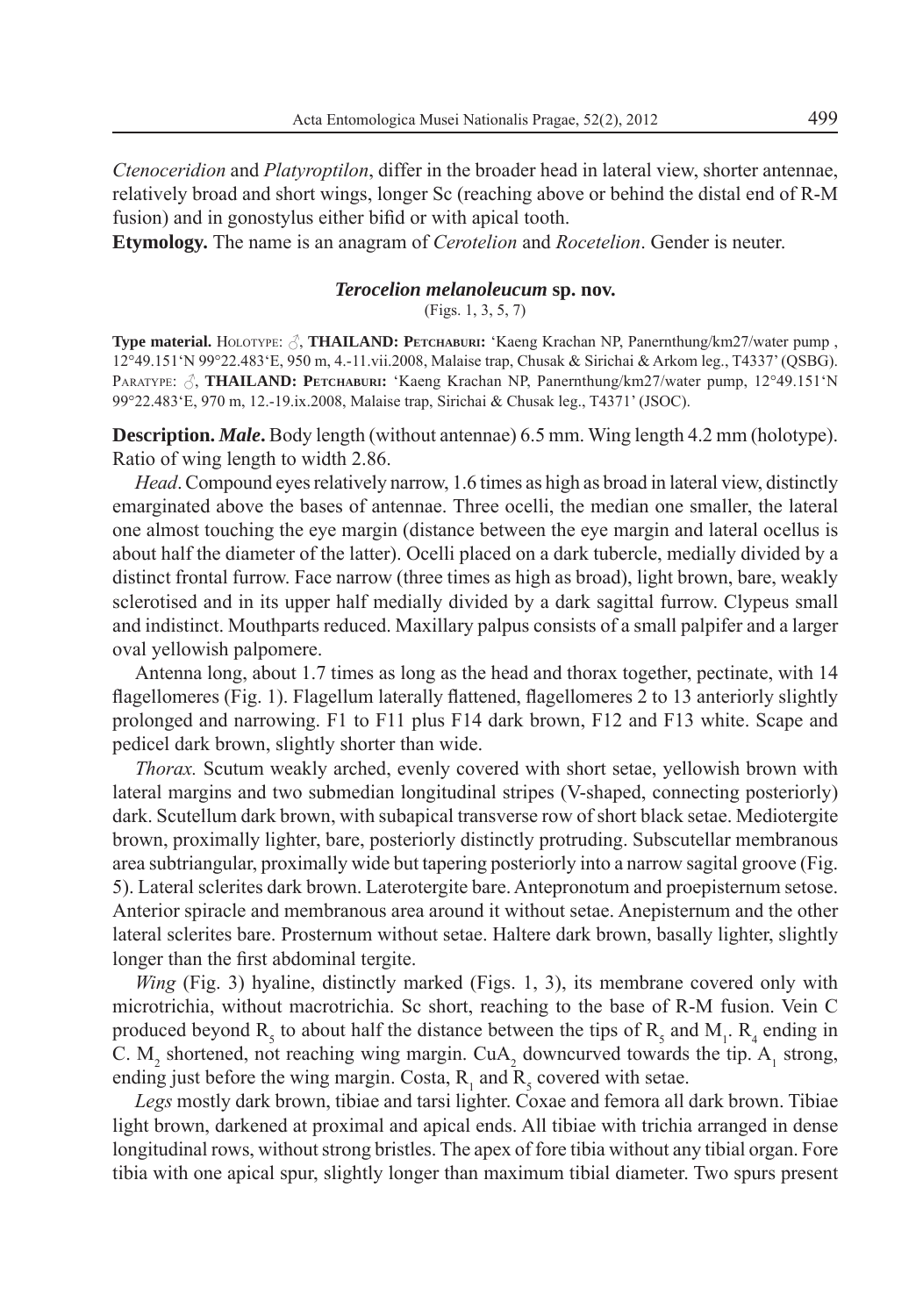

Figs. 7–8. Male terminalia in dorsal view. 7 – *Terocelion melanoleucum* gen. & sp. nov.; 8 – *T. terezae* gen. & sp. nov.

on both mid and hind tibia, the posteroventral spurs twice as long as the anteroventral ones. Hind tibia ventrally (except proximal and distal ends) with a longitudinal area of dense trichia not arranged in rows. A distinct transverse comb of closely set posterior setulae apically on mid and hind tibia.

*Abdomen* relatively long, mostly dark brown, tergites 2–5 with light dorsal triangular markings (Fig. 1). Sternites 2–5 yellowish with dark apical margins. *Terminalia* (Fig. 7) dark brown. Tergite 9 subtriangular, about as broad as long. Gonocoxites ventrobasally fused, posteriorly forming a V-shaped excavation reaching to about the proximal third of the gonocoxites. Gonostylus 1.2 times as long as gonocoxite, 2.6 times as long as wide, dorsoventrally flattened, apically rounded, without teeth, in basal half with a longitudinal submedial furrow.

*Female***.** Unknown.

**Differential diagnosis.** The dark male antenna with white flagellomeres 12 and 13 is a diagnostic feature of this species. Similar pattern of coloration is found within the Keroplatidae only in several species of *Heteropterna* Skuse, 1888, which differ in many other characters, mainly in the shape of eyes, shorter wings and irregularly arranged tibial trichia.

**Etymology.** The specific epithet is an ajective derived from the Greek *μέλαίνω*, meaning "blackened" and *λευκός*, meaning "white" and refers to the almost black and white coloration of the new species.

**Distribution.** Thailand (Petchaburi).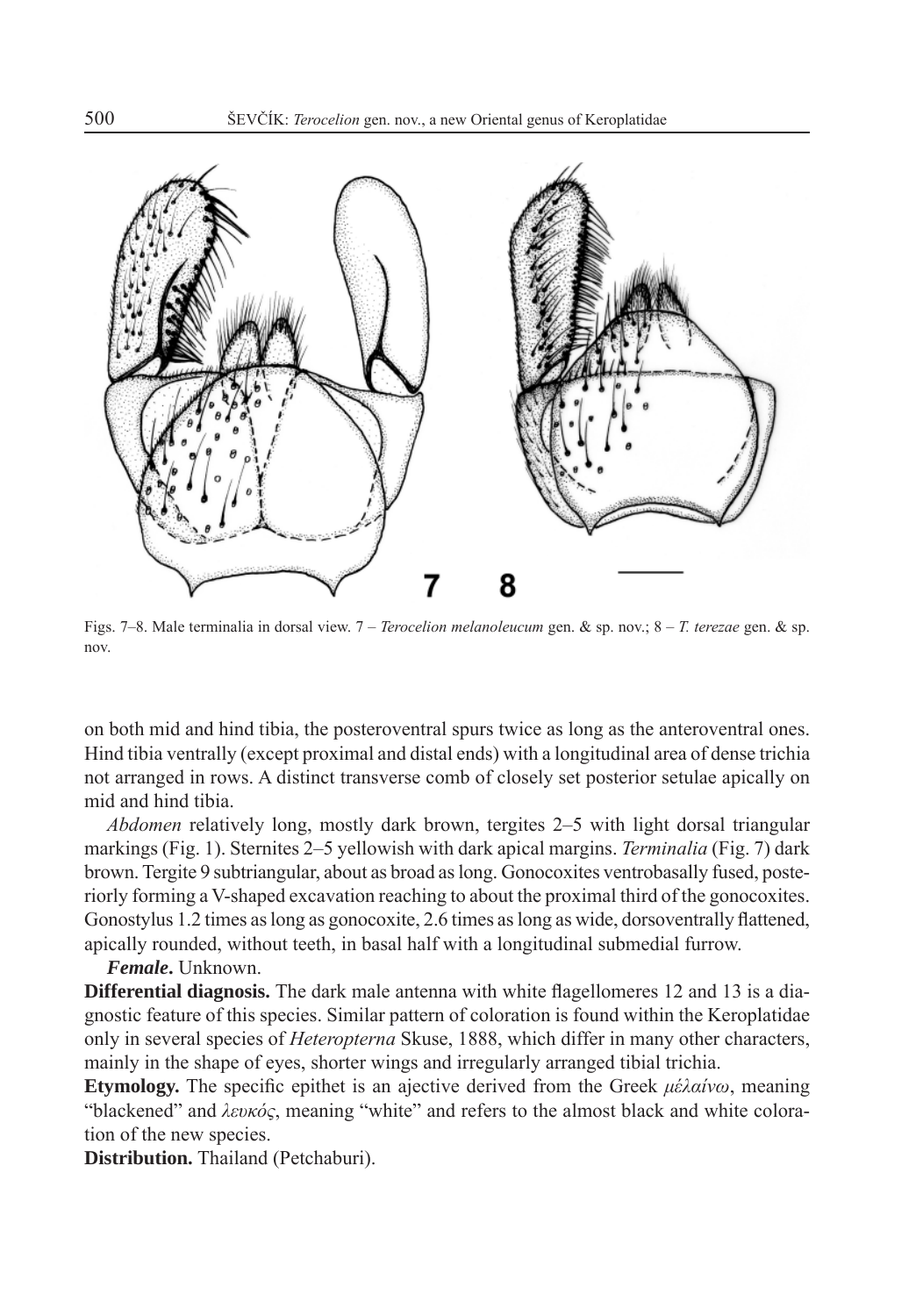#### *Terocelion terezae* **sp. nov.**

(Figs. 2, 4, 6, 8)

**Type material.** HOLOTYPE: *√*, **BRUNEI:** Seria, swamp forest, 14.ii.–5.iii.1982, M. C. Day leg., Malaise trap (BMNH).

**Description.** *Male***.** Body length (without antennae) 5.9 mm. Wing length 3.5 mm (holotype). Ratio of wing length to width 2.8.

*Head*. Compound eyes narrow, 2.2 times as high as broad in lateral view, deeply emarginated above antennae. Antenna long, about 1.6 times as long as the head and thorax together, strongly pectinate, mostly brown, with 14 flagellomeres (Fig. 2). Flagellomeres 1 to 13 with a long anterior process, the longest about as long as the height of head.

For the other characters see the previous species.

*Thorax.* Mostly yellowish brown, the chaetotaxy and coloration similar to the previous species. Mediotergite yellowish, posteriorly protruding, with a distinct triangular subscutellar membranous area sagitally.

*Wing* (Fig. 4) hyaline, distinctly marked (Figs. 2, 4). Wing venation as in the previous species, except R-M fusion shorter than the stem of M-fork and  $CuA<sub>2</sub>$  even more downcurved towards the tip which does not reach the wing margin.

*Legs*. Coxae dark brown. Femora yellow, basally and apically darkened. Tibiae light brown, darkened at apical ends. All tibiae with trichia arranged in dense longitudinal rows. Hind tibia ventrally (except proximal and distal ends) slightly swollen and densely covered with trichia not arranged in rows. Tibial spurs: 1, 2, 2. Mid and hind tibia with posteroventral spurs about twice as long as the anteroventral ones and apically with a transverse comb of closely set short setulae.

*Abdomen* relatively long, mostly dark brown, tergites 3–6 with light anterior markings (Fig. 2). Sternites 1–5 yellowish with dark apical margins. *Terminalia* (Fig. 6) brown. Tergite 9 rounded, subtriangular, about as broad as long. Gonocoxites almost completely fused, with dark setae on the posterior margin. Gonostylus 1.4 times as long as gonocoxite, 3.5 times as long as wide, dorsoventrally flattened, apically rounded, without teeth. Longitudinal furrow on gonostylus less distinct than in the previous species.

*Female***.** Unknown.

**Differential diagnosis.** The strongly pectinate male antennae are diagnostic for this species, in combination with the characters stated above under the diagnosis of the genus.

**Etymology.** This beautiful species is named after my beautiful wife, Tereza.

## **Distribution.** Brunei.

**Comments.** The completely fused gonocoxites and the more developed subscutellar membranous area are noteworthy and may be considered as apomorphic features in relation to *T. melanoleucum* sp. nov. Both the new species of *Terocelion* gen. nov. also have relatively the longest pectinate antennae (in relation to body length) among all keroplatids. Within Sciaroidea, the record holder in this respect is probably the Oriental *Pectinepsia pulcherrima* Ševčík & Hippa, 2010 with pectinate antennae almost as long as the entire body ( $\text{\textless}\,\textsc{E}$  EVČIK & HIPPA 2010). Interestingly, this species like *T. terezae* sp. nov. also occurs in northern Borneo, which poses a question about the purpose of such strongly modified antennae in this area.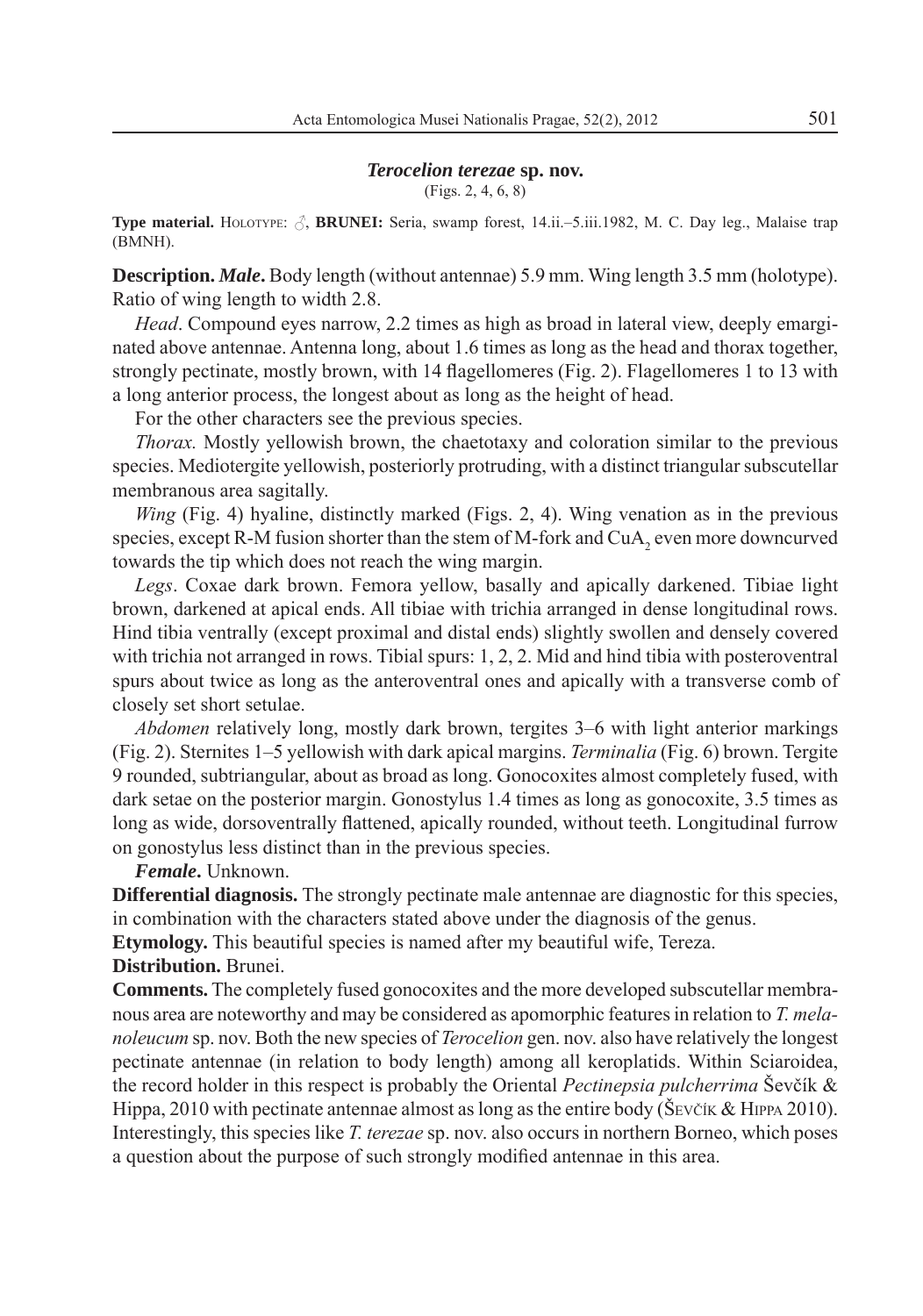#### **Discussion**

In the key to the world species of Keroplatini by MATILE (1990), both species of *Terocelion* gen. nov. would run to *Platyroptilon* due to pectinate antennae, bare laterotergites and tibial trichia arranged in regular rows. However, if we omit the first character (pectinate antennae), *Terocelion* would run to couplet 15 containing the genera *Nauarchia* Matile, 1990 (Afrotropical), *Euceroplatus* (Oriental and Australasian), *Rocetelion* (Holarctic), *Setostylus* Matile, 1990 (Neotropical and Oriental) and *Tergostylus* Matile, 1988 (Afrotropical). If we focus on the male terminalia, its structure (mainly the shape of gonostylus) strongly suggests the relationship of *Terocelion* gen. nov. with *Rocetelion*.

Pectinate antenna is often used as a key character to separate genera within the tribe Keroplatini and this may sometimes be misleading. Interestingly, if we omit this character in some genera, they would merge in one genus, although they are in quite different position in the key; for example *Ctenoceridion* and *Heteropterna*, especially if we consider their similar terminalia. Furthermore, if we omit the arrangement of tibial setae, we can also include *Platyroptilon* in the same genus. We could even continue and also include *Setostylus* because of the same wing venation and very similar terminalia to *Platyroptilon*.

Apparently, the delimitation of some genera in the tribe Keroplatini is still not satisfactory and the differences among them, as currently understood, are rather vague. This is why, together with a growing number of recently described genera, studies towards a new phylogenetic analysis of the tribe Keroplatini have already been started, based on both morphology (ŠEVČÍK & BLAGODEROV, in prep.) and molecular markers (ŠEVČÍK et al., in prep.).

#### **Acknowledgements**

A part of the material was collected within the 'Thailand Inventory Group for Entomological Research (TIGER)' project. The project was funded by U. S. National Science Foundation grant DEB-0542864 to M. Sharkey and B. Brown, and supported by the National Research Council of Thailand and the Department of National Parks, Wildlife and Plant Conservation, Thailand, who gave permission for research and the collection of specimens. The studies of the author were partly supported by the IGS201103 grant of the Silesian Museum (Opava) and his visit to the Natural History Museum (London) in 2011 was funded by the European Commission's Research Infrastructure Action via the SYNTHESYS (www.synthesys.info) project No. GB-TAF-1105. Vladimir Blagoderov (London, UK) and Peter J. Chandler (Melksham, UK) kindly made a review of the manuscript.

## **References**

- KALLWEIT U. 1998: Notes on the genus Metanepsia Edwards and its relatives from East Asia (Insecta: Diptera: Mycetophilidae). *Reichenbachia* **32**: 341–353.
- MATILE L. 1990: Recherches sur la systématique et l'évolution des Keroplatidae (Diptera, Mycetophiloidea). *Mémoires du Muséum National d'Histoire Naturelle Paris, Série A, Zoologie* **148**: 1–682.
- MUNROE D. D. 1974: The systematics, phylogeny and zoogeography of Symmerus Walker and Australosymmerus Freeman (Diptera: Mycetophilidae: Ditomyiinae). *Memoirs of the Entomological Society of Canada* **92**: 1–183.